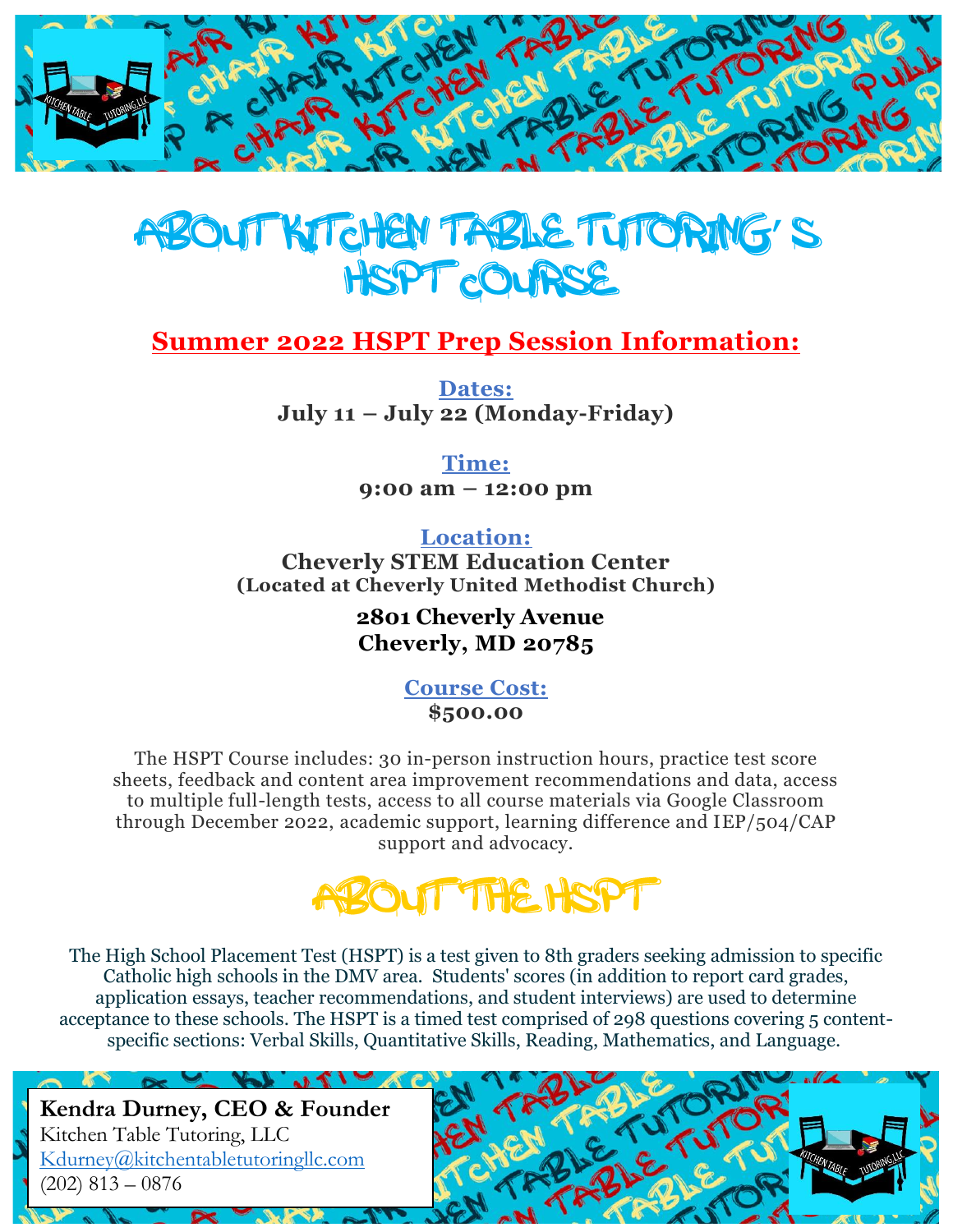



### **Fill out the KTT Instruction Contract & Registration Form below:** [KTT Instruction Contract & Registration Form](https://forms.gle/WZCySmx5XL9dfSUD8)

**Cost and Payment Options: \$500.00**

#### **Once full payment and the KTT Instruction Contract & Registration Form have BOTH been received by KTT, you will receive a confirmation email with course details.**



## **What is the class size and student-teacher ratio?**

1:8 Ratio – All test prep courses have a 16-student maximum and 2 instructors.

### **Do students have to wear masks to class?**

Yes; to ensure everyone's safety, students and instructors will be required to wear masks while indoors.

## **How long is the HSPT?**

The HSPT is a timed exam and consists of 298 multiple choice questions divided into 5 subsections. The test takes approximately 3 hours to complete with breaks between sections: Verbal Skills (16 minutes, 60 questions), Quantitative Skills (30 minutes, 52 questions), Reading (25 minutes, 62 questions), Mathematics (45 minutes, 64 questions), and Language (25 minutes, 60 questions).

## **When is the HSPT taken?**

The dates for the 2022 HSPT have not been released yet, but they are determined by individual elementary schools in the Archdiocese of Washington. The ADW also provides 2 additional testing dates for students seeking admission to area Catholic schools but who are not currently enrolled in an ADW school. The HSPT is taken during the last week of November or the first two weeks of December.

**Kendra Durney, CEO & Founder** Kitchen Table Tutoring, LLC [Kdurney@kitchentabletutoringllc.com](mailto:Kdurney@kitchentabletutoringllc.com)  $(202)$  813 – 0876